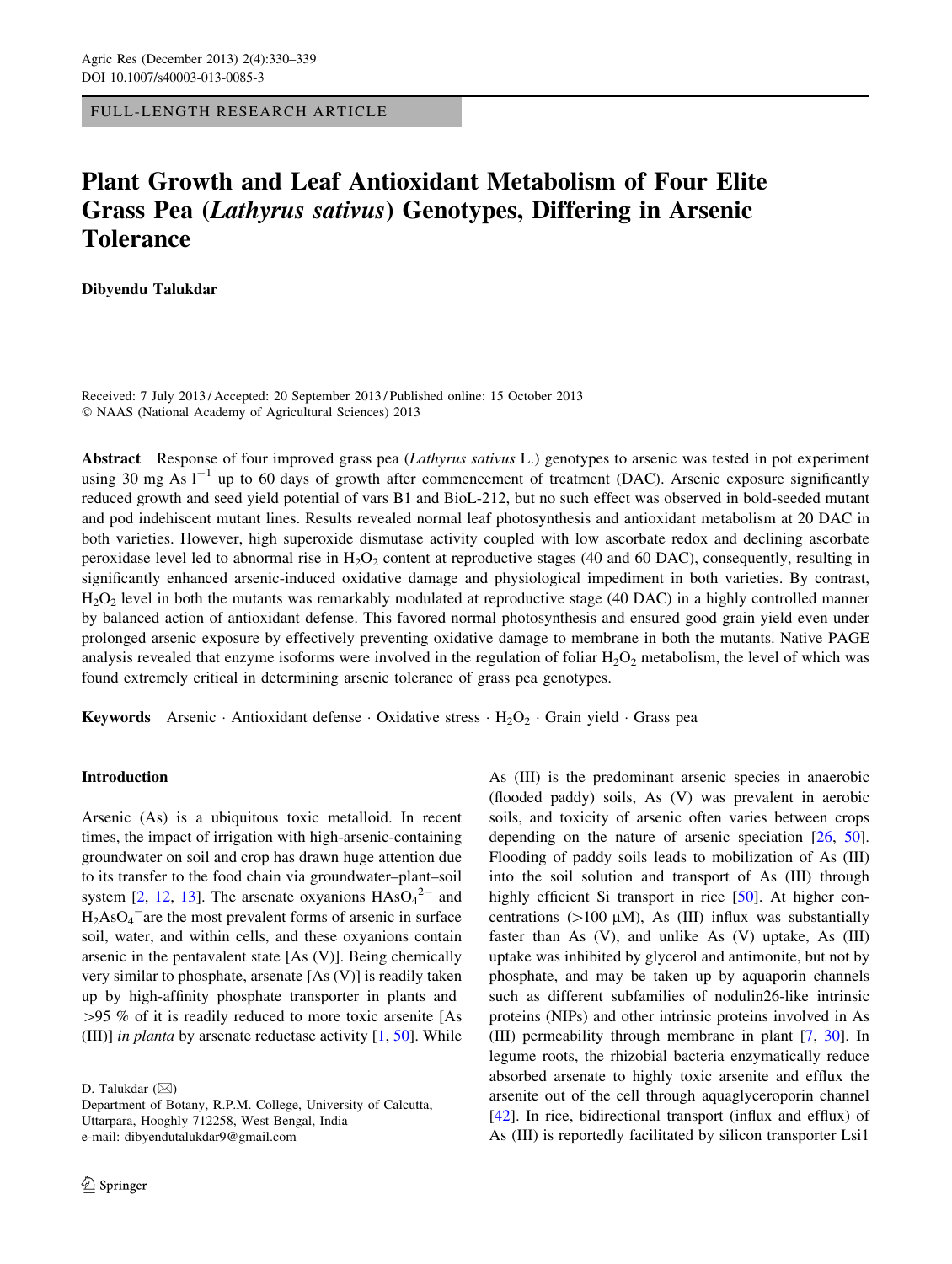(OsNIP2;1, an aquaporin channel) [[54\]](#page-9-0). However, besides its rapid efflux, As (III) is detoxified by complexation with either thiol-rich peptides such as reduced glutathione and phytochelatins (PCs) or vacuolar sequestration [\[50](#page-9-0), [54](#page-9-0)] or a combination of both [[50\]](#page-9-0). Recent study identified AtA-BCC1 and AtABCC2 as major vacuolar PC–arsenic transporters [[39\]](#page-9-0) in Arabidopsis thaliana, and the vacuolar transporter (ACR3) essential for As (III) transport and arsenic tolerance has been identified in arsenic hyperaccumulator fern, Pteris vittata [\[21](#page-8-0)]. Arsenate is efflux to the external medium similar to the phosphate efflux through anion channels [\[54](#page-9-0)].

Accumulating evidences indicates that arsenic can induce oxidative stress through excess reactive oxygen species (ROS) accumulation in major crops like cereals and legumes [[15,](#page-8-0) [17,](#page-8-0) [18](#page-8-0), [27](#page-8-0), [35–37,](#page-9-0) [46\]](#page-9-0). As (V) exposure induces oxidative stress in rice seedlings [[37\]](#page-9-0), affecting amino acids, mineral nutrient status, antioxidant, phyto-hormone, and lipid metabolism [\[13](#page-8-0), [53](#page-9-0)]. Differential response to As (III) and As (V) treatments was observed in rice transcriptomic analysis [\[10](#page-8-0)], during wheat seed germinations and carbohydrate metabolism [[24\]](#page-8-0), and in arsenic hyperaccumulator and sensitive plant species [\[40](#page-9-0)]. Among the legumes, arsenic reportedly perturbed photosynthetic capacity and impeded growth potential by inducing severe oxidative stress in pea, lentil, chickpea, mung beans, common beans, fenugreek and forage crops [\[28](#page-9-0), [35,](#page-9-0) [36](#page-9-0), [41](#page-9-0), [46,](#page-9-0) [47](#page-9-0)]. To combat this stress, plants have developed well-integrated antioxidant defense systems, in which ascorbate (AsA) plays pivotal role as non-enzymatic antioxidant during scavenging of  $H_2O_2$ , a highly diffusible ROS [\[14](#page-8-0)]. Superoxide dismutase (SOD) constitutes the first line of defense against superoxide radicals, but it steadily generates  $H_2O_2$  during their dismutation [\[3](#page-8-0)], which is readily scavenged by AsA-dependent ascorbate peroxidase (APX) and by catalases (CAT) [\[14](#page-8-0)]. These three prominent  $H_2O_2$ -metabolizing enzymes hold key in controlling  $H_2O_2$ level during the onset of oxidative stress in plants [\[14](#page-8-0)]. Activities of all the three  $H_2O_2$ -metabolizing enzymes were decreased during the onset of arsenic-induced oxidative damage in A. thaliana  $[33]$  $[33]$ , while their expressions were modulated in arsenic-treated root tips of Zea mays and Vicia faba [[12\]](#page-8-0). Available evidence indicates differential responses of antioxidant defense between tolerant and sensitive genotypes of major cereals, legumes, tuber crops and vegetables [[18,](#page-8-0) [34,](#page-9-0) [36](#page-9-0), [46](#page-9-0), [47\]](#page-9-0).

Grass pea (Lathyrus sativus L.) is a widely cultivated hardy cool-season legume crop and is a promising source of seed protein, minerals and antioxidant compounds [\[44](#page-9-0)]. Preliminary reports indicated the inhibition of plant growth due to As accumulation [\[43](#page-9-0)]. Despite vast areas under pulse cultivation are metal/metalloid-contaminated, virtually nothing is known about growth response and intrinsic antioxidant metabolism of grass pea to arsenic exposure. In order to ascertain the possible growth response, grain yield and role of  $H_2O_2$  metabolism in determining sensitivity to arsenic exposure, four improved grass pea genotypes were subjected to long-term arsenic treatment. Arsenic accumulation and yield parameters were studied at harvest, while leaf photosynthesis and antioxidant parameters were analyzed at three different time intervals of growth stage.

## Materials and Methods

## Plant Materials

Four grass pea genotypes, namely variety BioL-212 (Rattan) and B1 (Nirmal) developed through somaclonal variation and hybridization and two induced mutant lines, namely one bold-seeded mutant (BSM) and one pod indehiscent mutant (PIM), were developed through 350-Gy gamma-ray-treated progeny of grass pea var. BioR-231 were used in the present study. All the genotypes are high yielding and contain very low  $(<0.2 \%$ ) seed neurotoxincontents [\[43](#page-9-0)].

# Pot Experiment and Treatment Protocols

Fresh and healthy seeds of four grass pea genotypes (B1, BioL-212, BSM and PIM) were surface-sterilized with NaOCl  $(0.1 \%)$ , w/v) and continuously washed under running tap water followed by distilled water. Seeds were allowed to germinate in the dark in separate sets on moistened filter paper at  $25^{\circ}$ C. Germinated seedlings were immediately transferred to 12-in. earthen pots containing a mixture of soil, vermiculite and farm yard manure (1:1:1), as described before [[43,](#page-9-0) [45\]](#page-9-0). Seedlings were thinned to one per pot and watered evenly for uniform growth until 7 days after first emergence. The pots were kept under control condition (14-h photoperiod,  $28/18 \pm 2$  °C, relative humidity of  $70 \pm 2\%$  and a photon flux density of 200 µmol m<sup>-2</sup> s<sup>-1</sup>.) in a randomized block design. Treatment was commenced on 15-day-old seedlings by watering the plants with arsenic solution (sodium arsenate, MW 312.01 g/mol; technical grade, purity 98.5 %, Sigma-Aldrich, Bangalore, India) of 30 mg  $l^{-1}$  keeping a control set (distilled water instead of arsenic solution) for each genotype in four replicates treatment $^{-1}$ . A pilot experiment indicated significant effect of arsenic at this concentration on seed germination and early seedling growth of grass pea [\[43](#page-9-0)] and, thus, was selected for the present study. Control and treated plants were allowed to grow for another 60 days after commencement of treatment (DAC). Pot soil was refreshed thrice in a week to prevent the depletion of nutrients as well as arsenic in the course of the plant's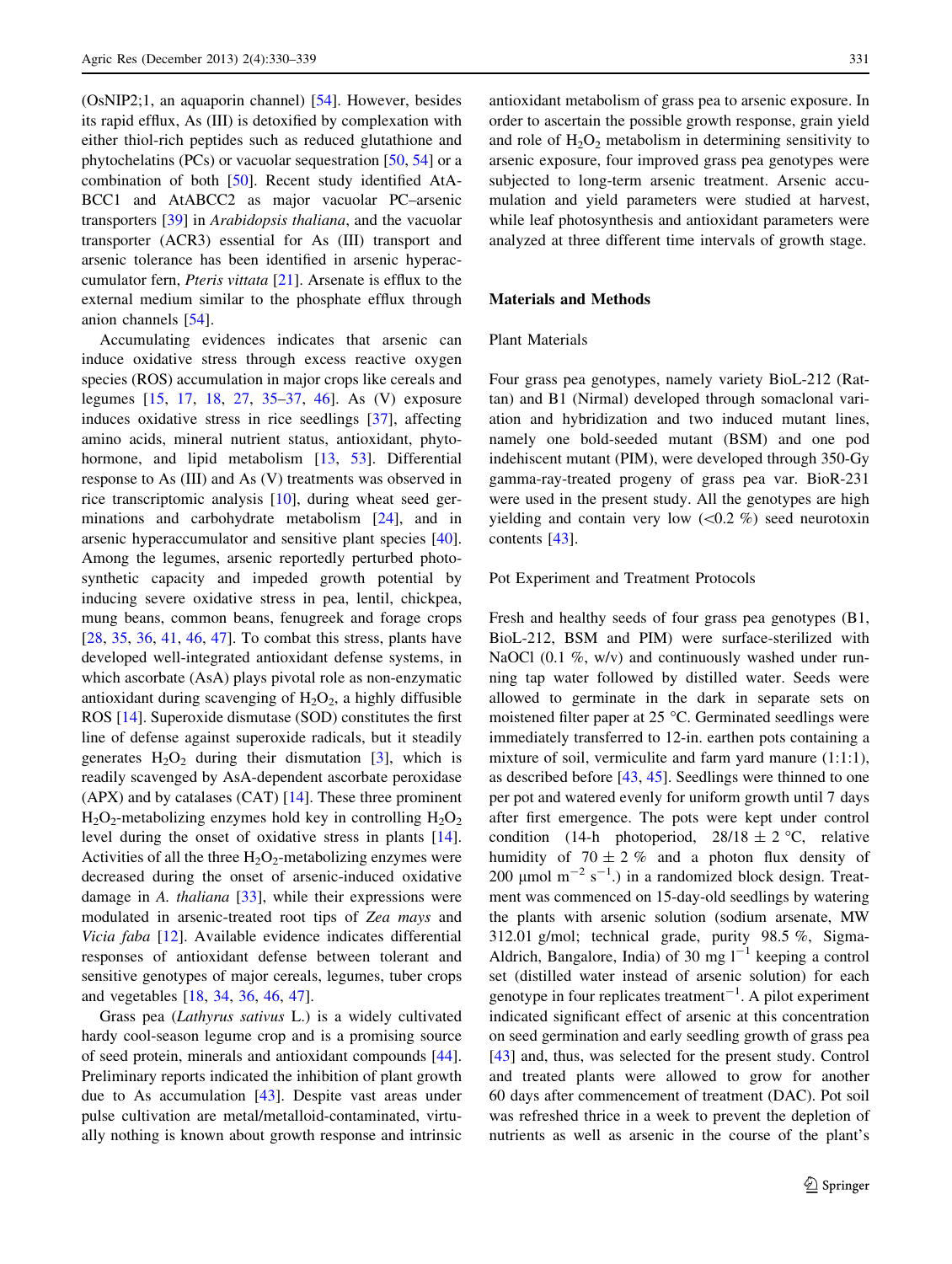exposure to the metalloid. Water content of the soil was maintained at 80 % of water-holding capacity. At 60 DAC, shoots and roots were harvested separately and thoroughly washed with tap water, lengths were measured, and then dry weight was determined after drying shoots and roots at 70  $\degree$ C for 48 h till constant weight. Plant growth and yield characteristics were recorded at harvest (60 DAC). Leaf biochemical characters and antioxidant metabolism were assessed in control and treated seedlings at 20 DAC (vegetative stage), 40 DAC (flowering stage) and 60 DAC (pod-bearing stage).

## Measurement of Arsenic Content

The roots and shoots were digested in a  $HNO<sub>3</sub>–HClO<sub>4</sub> (3:1, 1)$ v/v) mixture, and arsenic concentration was determined by flow injection hydride generation atomic absorption spectrophotometer (Perkin-Elmer, FIA-HAAS Analyst 400), keeping a Standard Reference Materials (SRMs) of tomato leaves (Item number 1573a, from National Institute of Standards and Technology, USA) as part of the quality assurance/quality control protocol, as described earlier [[46,](#page-9-0) [47](#page-9-0)].

#### Determination of Chlorophyll and Total Carotenoids

Leaf chlorophyll (Chl) and carotenoid contents were determined by the method of Lichtenthaler [\[25](#page-8-0)]. The contents were expressed as mg chl or carotenoids  $g^{-1}$  fresh weight (FW). The chl stability indices (CSI  $%$ ) were measured using the formula: (Total chl content in stressed leaves/total chl content in control leaves)  $\times$  100.

## Photosynthetic Rate

Leaf photosynthetic rate was assayed following Coombs et al. [[11\]](#page-8-0) with a portable photosynthesis system (LI-6400XT, LI-COR, USA).

## Determination of  $H_2O_2$  Content

Fresh tissue of 0.1 g was powdered with liquid nitrogen and blended with 3 ml acetone for 30 min at 4  $\degree$ C. Then, the sample was filtered through eight layers of gauze cloth. After the addition of 0.15 g of active carbon, the sample was centrifuged twice at  $3,000g$  for 20 min at 4 °C, and then 0.2 ml 20  $%$  TiCl<sub>4</sub> in HCl and 0.2 ml ammonia were added to 1 ml of the supernatant. After reaction, the compound was centrifuged at 3,000g for 10 min, the supernatant was discarded, and the pellet was dissolved in 3 ml of 1 M  $H_2SO_4$ .  $H_2O_2$  content was measured from the absorbance at 410 nm using a standard curve, following Wang et al. [\[51](#page-9-0)].

Estimation of Lipid Peroxidation and Electrolyte Leakage (EL)

Lipid peroxidation rate was determined by measuring the malondialdehyde (MDA) equivalents following Hodges et al. [[19\]](#page-8-0) and was expressed as nmol MDA  $g^{-1}$  FW. EL was assayed by measuring the ions leaching from tissue into deionized water [\[44](#page-9-0)].

Estimation of Foliar AsA

Reduced (AsA) and oxidized ascorbate (DHA) contents were determined following Law et al. [[22\]](#page-8-0). AsA redox was calculated as  $AsA/(AsA + DHA)$ .

# Antioxidant Enzyme Assays

Fresh leaf tissue of 250 mg was homogenized in 1 ml of 50 mM K-phosphate buffer (pH 7.8) containing 1 mM EDTA, 1 mM dithiothreitol and 2  $\%$  (w/v) polyvinyl pyrrolidone (PVP) using a chilled mortar and pestle kept in an ice bath. The homogenate was centrifuged at 15,000g at  $4 °C$  for 20 min. Clear supernatant was used for enzyme assays. For measuring APX activity, the tissue was separately ground in homogenizing medium containing 2.0 mM AsA in addition to the other ingredients. All assays were done at  $25^{\circ}$ C. Soluble protein content was determined using BSA as a standard [[8\]](#page-8-0).

SOD (EC 1.15.1.1) activity was determined by nitro blue tetrazolium (NBT) photochemical assay [[5](#page-8-0)] and was expressed as U (unit)  $\min^{-1} mg^{-1}$  protein. One unit of SOD was equal to that amount causing a 50 % decrease in SOD-inhibited NBT reduction. SOD isozymes were individualized by native PAGE on 10 % acrylamide gel and were localized by a photochemical method [\[5](#page-8-0)]. Activity staining gels were incubated for 30 min in 50 mM Kphosphate buffer, pH 7.5, containing 2 mM KCN or 5 mM  $H_2O_2$ . Cu/Zn-SOD is inhibited by KCN and  $H_2O_2$ ; Fe-SOD is inactivated by  $H_2O_2$  but resistant to KCN, and Mn-SOD is resistant to both inhibitors. APX (EC 1.11.1.11) activity (nmol AsA oxidized  $\text{min}^{-1} \text{ mg}^{-1}$  protein) was assayed following Nakano and Asada  $[31]$  $[31]$  with  $H_2O_2$ -dependent oxidation of AsA followed by a decrease in the absorbance at 290 nm ( $\varepsilon = 2.8$  mM<sup>-1</sup> cm<sup>-1</sup>). Native PAGE of APX isozymes was performed in 4 % gel and stained following Mittler and Zilinskas [[29\]](#page-9-0) based on the inhibition of NBT reduction by AsA. CAT (EC 1.11.1.6)-specific activity (nmol  $H_2O_2$  degraded min<sup>-1</sup> mg<sup>-1</sup> protein) was calculated using the molar absorptivity of 43.6  $M^{-1}$  cm<sup>-1</sup> for H<sub>2</sub>O<sub>2</sub> at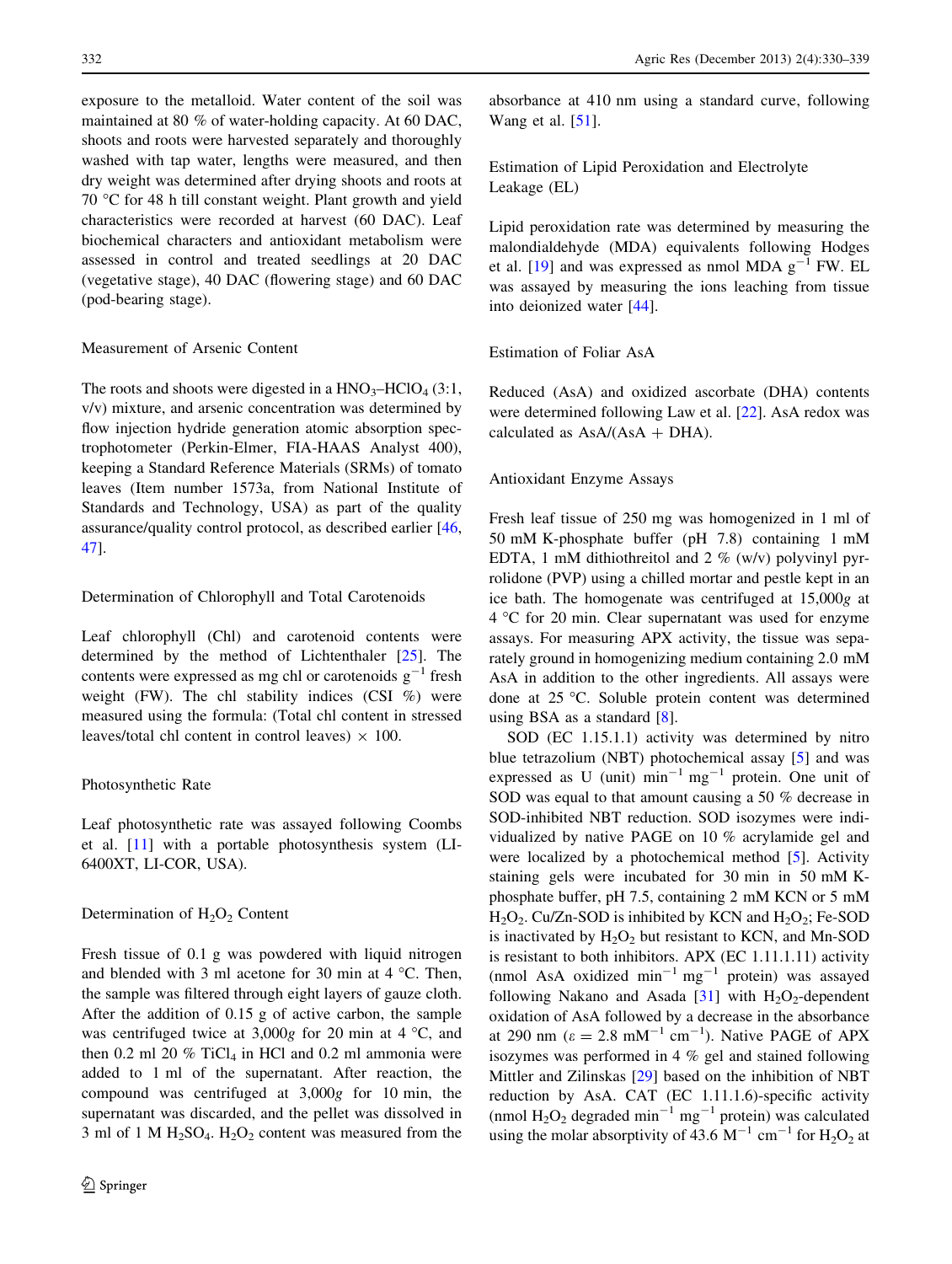240 nm [[9\]](#page-8-0). CAT isozyme profiling was done on 6 % acrylamide gel, following Woodbury et al. [\[52](#page-9-0)].

#### Statistical Analyses

The results are the mean values  $\pm$  standard error (SE) of at least four replicates. Means were compared by ANOVA using the SPSS v. 10 (SPSS Inc., USA) and evaluated using Duncan's multiple range test at  $P < 0.05$ . Simple correlation was carried out among different traits using Microsoft Excel data analysis tool pack 2007, and the significance of correlation coefficient was tested (twotailed mode) using the formula:  $t (t \text{ test}) = r \sqrt{(n - 2)}$  $\sqrt{(1 - r^2)}$ , where r = the sample correlation and  $n = 10$ , the sample size [[42\]](#page-9-0).

## Results

Effect of Arsenic on Seedling Growth, Seed Yield and As Accumulation

Arsenic treatment  $(30 \text{ mg As } 1^{-1})$  induced significant  $(P<0.05)$  variations among four grass pea genotypes for growth and seed yield components (Table [1](#page-4-0)). Comparing control, plant height, primary branches/plant, shoot dry weight, pods/plant, 100 seed weight and seed yield/plant were decreased significantly in variety B1 and BioL-212, but were quite normal in BSM and PIM mutant lines under arsenic exposure (Table [1](#page-4-0)). Root dry weight and length, however, were nearly normal in all treated genotypes. In general, roots contained higher arsenic in comparison with shoots, but substantial amount of arsenic was also measured in shoots of all genotypes with highest content in variety B1 and the lowest one in the BSM line (Table [1](#page-4-0)).

## Leaf Photosynthesis

In treated B1 and BioL-212, pigment composition, chl a/b ratio, CSI % and photosynthetic rate were marginally changed at 20 and 40 DAC, respectively, but were significantly reduced thereafter (Fig. [1a](#page-5-0)–c). All the parameters, however, were significantly lower in both BSM and PIM lines at 20 DAC, but became normal at 40 DAC and was stabilized at 60 DAC (Fig. [1](#page-5-0)a–c; Table [1](#page-4-0)). Considering all four genotypes, photosynthesis rate showed significant association with pods/plant ( $r = 0.82$ ,  $t = 4.052$ ), 100 seed weight ( $r = 0.70$ ,  $t = 2.772$ ), seed yield/plant ( $r = 0.75$ ,  $t = 3.207$ ) and shoot dry weight ( $r = 0.73$ ,  $t = 3.021$ ) at 60 DAC.

Arsenic-induced  $H_2O_2$  Accumulation, Lipid Peroxidation and Electrolyte Leakage (EL%)

Accumulation of  $H_2O_2$ , MDA and EL% was significantly higher in B1 and BioL-212 over control at 60 DAC, but was quite normal in B1 up to 20 DAC and in BioL-212 till 40 DAC (Fig. [1](#page-5-0)d–f). Contrastingly, arsenic treatment led to significant rise in  $H_2O_2$  level, MDA and EL% in BSM and PIM lines at 20 DAC, but barring  $H_2O_2$ , MDA content and EL% became normal at 40 and 60 DAC (Fig. [1](#page-5-0)d–f).

#### Antioxidant Defense Responses to Arsenic Treatment

AsA content and AsA redox were significantly higher in arsenic-treated B1 at 20 DAC and BioL-212 up to 40 DAC, but was markedly reduced in both varieties at 60 DAC (Table [2\)](#page-6-0). Both values were significantly lower in the mutant lines at 20 DAC, but were increased to normal level at 40 and 60 DAC (Table [2\)](#page-6-0).

SOD activity was significantly higher over the control in BioL-212, BSM and PIM throughout the treatment period and in B1 at later stages of growth. APX activity was initially normal in B1 and BioL-212, but was reduced even below the control level at 60 DAC (Table [2](#page-6-0)). It was significantly low in mutant lines at 20 DAC, but was markedly enhanced over control at 60 DAC (Table [2\)](#page-6-0). CAT activity was normal to high in B1 and both mutant lines at 60 DAC, but was significantly reduced in BioL-212 (Table [2\)](#page-6-0).

Altogether, five activity bands were resolved for SOD on the basis of their increasing mobility and sensitivity to  $H<sub>2</sub>O<sub>2</sub>$  $H<sub>2</sub>O<sub>2</sub>$  $H<sub>2</sub>O<sub>2</sub>$  and KCN at 60 DAC (Fig. 2a, b). Cu/Zn I and II were consistently resolved in control plants (Fig. [2a](#page-7-0)). In addition to Cu/Zn I and II, Mn-SOD I was formed in B1 and BioL-212, exhibiting stronger intensity in case of latter. Mn-SOD I and II, and Mn-SOD I and Fe-SOD, additional to Cu/Zn-SOD I and II, were resolved in BSM and PIM, respectively (Fig. [2a](#page-7-0), b). For APX, three isoforms (APX 1, APX 2 and APX 3) occurred in leaf extracts of control plants and in arsenic-treated B1 and BioL-212 at 60 DAC (Fig. [3a](#page-7-0)). Band intensity of all three isoforms was reduced considerably in B1 and BioL-212, but a new band resolved as APX 4 in addition to APX 1, APX 2 and APX 3 appeared in BSM and PIM lines (Fig. [3a](#page-7-0)). CAT activity was uniformly visualized as a single zone across the genotypes. Comparing control, band intensity was much higher in the two mutant lines, but was considerably lower in BioL-212 at 60 DAC (Fig. [3b](#page-7-0)).

## Discussion

Growth inhibition is the most distinct manifestation of arsenic-induced toxicity in plants [\[2](#page-8-0), [12](#page-8-0), [17](#page-8-0), [43\]](#page-9-0). Arsenic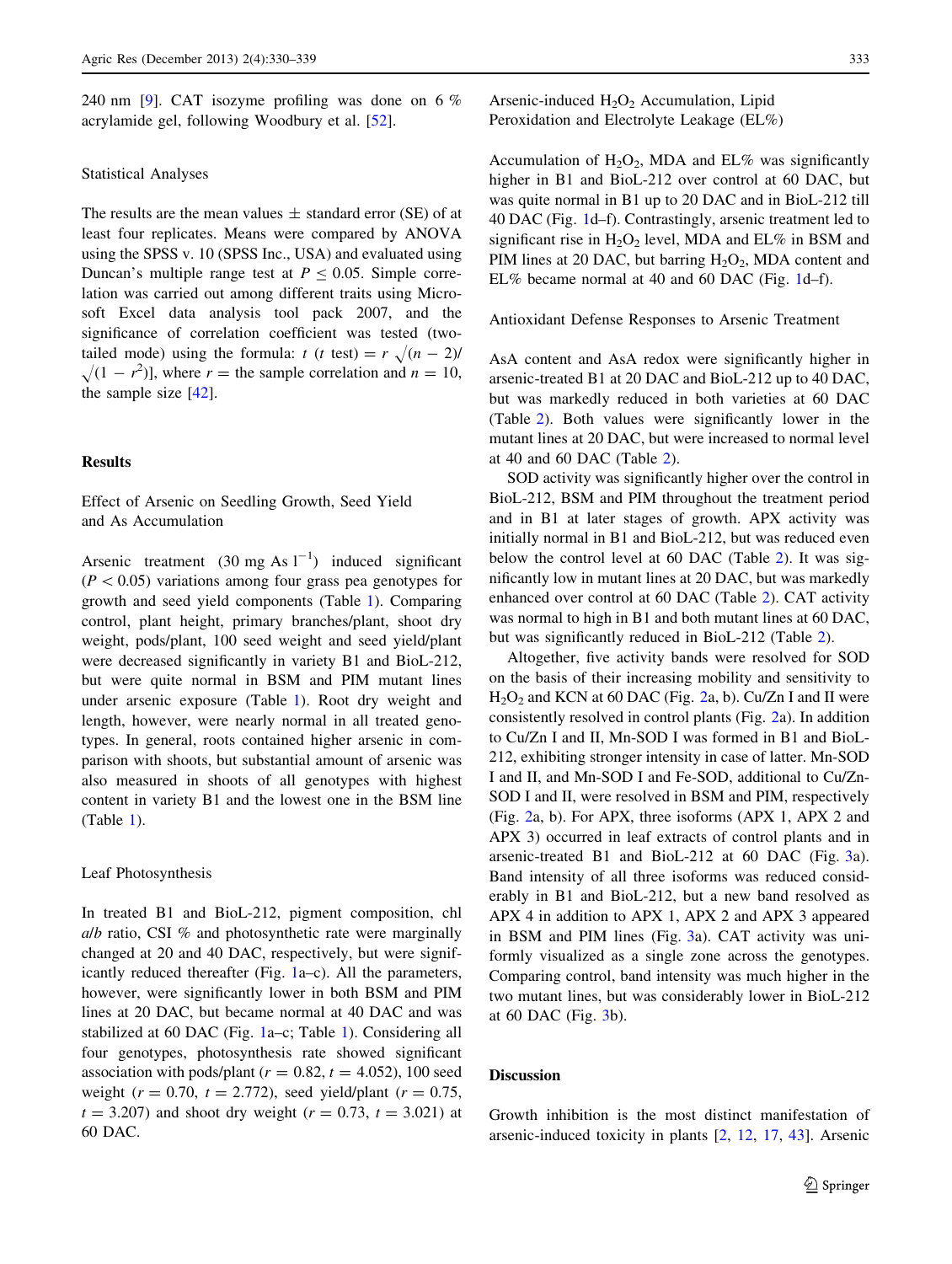<span id="page-4-0"></span>**Table 1** Effect of arsenic (As) treatments (30 mg  $I^{-1}$ ) on plant growth, yield and As accumulation in control and four treated genotypes of L. sativus L.

| Traits                                                                | Control           | As-treated genotypes |                   |                   |                   |  |
|-----------------------------------------------------------------------|-------------------|----------------------|-------------------|-------------------|-------------------|--|
|                                                                       |                   | B1                   | $BioL-212$        | <b>BSM</b>        | PIM               |  |
| Plant height (cm)                                                     | $48.09 \pm 1.47a$ | $29.68 \pm 2.39c$    | $37.12 \pm 1.52b$ | $49.17 \pm 1.49a$ | $45.54 \pm 1.18a$ |  |
| Primary branches/plant                                                | $12.15 \pm 0.78a$ | $5.50 \pm 0.39b$     | $7.90 \pm 0.51c$  | $13.65 \pm 0.81a$ | $12.95 \pm 0.89a$ |  |
| Root length (cm)                                                      | $16.38 \pm 2.01a$ | $16.13 \pm 1.19a$    | $17.10 \pm 1.23a$ | $17.21 \pm 1.43a$ | $16.23 \pm 1.39a$ |  |
| Root DW (g/plant)                                                     | $0.29 \pm 0.80a$  | $0.28 \pm 0.91a$     | $0.31 \pm 0.29a$  | $0.32 \pm 0.71b$  | $0.30 \pm 0.87c$  |  |
| Shoot DW (g/plant)                                                    | $0.19 \pm 0.47a$  | $0.05 \pm 0.53b$     | $0.06 \pm 0.45$   | $0.22 \pm 0.49a$  | $0.20 \pm 0.33a$  |  |
| Pods/plant                                                            | $88.10 \pm 3.84a$ | $14.70 \pm 4.35c$    | $21.42 \pm 4.11b$ | $89.86 \pm 0.39a$ | $86.77 \pm 0.42a$ |  |
| 100 seed weight $(g)$                                                 | $5.51 \pm 1.28b$  | $2.73 \pm 1.30c$     | $2.77 \pm 1.36c$  | $11.61 \pm 1.18a$ | $5.89 \pm 1.19b$  |  |
| Seed yield/plant (g)                                                  | $16.56 \pm 5.20b$ | $6.56 \pm 0.33d$     | $10.68 \pm 0.89c$ | $20.02 \pm 3.46a$ | $15.78 \pm 3.69$  |  |
| As content (mg $kg^{-1}$ DW)                                          |                   |                      |                   |                   |                   |  |
| <b>Shoots</b>                                                         | $0.02 \pm 0.16d$  | $0.51 \pm 0.21a$     | $0.39 \pm 0.30b$  | $0.15 \pm 0.48c$  | $0.18 \pm 0.18c$  |  |
| Roots                                                                 | $0.03 \pm 0.18c$  | $0.60 \pm 0.22a$     | $0.53 \pm 0.43a$  | $0.19 \pm 0.36$   | $0.22 \pm 0.44$   |  |
| Chl a (mg $g^{-1}$ FW)                                                | $4.11 \pm 0.38a$  | $1.03 \pm 0.49c$     | $1.37 \pm 0.39b$  | $4.13 \pm 0.39a$  | $4.09 \pm 0.40a$  |  |
| Chl b (mg $g^{-1}$ FW)                                                | $1.79 \pm 0.37a$  | $1.81 \pm 0.42a$     | $1.75 \pm 0.37a$  | $1.77 \pm 0.39a$  | $1.71 \pm 0.40a$  |  |
| Chl $a/b$                                                             | $2.30 \pm 0.31a$  | $0.57 \pm 0.41a$     | $0.78 \pm 0.47$ b | $2.33 \pm 0.33c$  | $2.61 \pm 0.40d$  |  |
| CSI $%$                                                               | $100.0 \pm 0.23a$ | $48.15 \pm 0.38a$    | $52.90 \pm 0.28a$ | $100.0 \pm 0.25a$ | $98.0 \pm 0.33a$  |  |
| Carotenoids (mg $g^{-1}$ FW)                                          | $1.51 \pm 0.31a$  | $1.49 \pm 0.30a$     | $1.51 \pm 0.30a$  | $1.49 \pm 0.29a$  | $1.50 \pm 0.35a$  |  |
| Leaf photosynthetic rate, $\mu$ M CO <sub>2</sub> /(m <sup>2</sup> s) | $13.19 \pm 0.76a$ | $6.39 \pm 0.49d$     | $7.11 \pm 0.53c$  | $12.76 \pm 0.66$  | $13.45 \pm 0.81a$ |  |

Data were recorded at harvest (60 DAC) and presented as mean ± SE of four replicates. Different letters in each row indicate significant differences at  $P \le 0.05$  in ANOVA followed by Duncan's multiple range test

effect at 30 mg  $l^{-1}$  on growth of 60-day-old treated grass pea genotypes observed in the present investigation, however, is not straightforward, and significant variation was observed among four genotypes for the traits. Decreased shoot dry weight in B1 and BioL-212 under arsenic treatment might be attributed to significant reduction in plant height ( $r = 0.72$ ,  $t = 2.935$ ), number of primary branches  $(r = 0.82, t = 4.052)$ , and to low pods/plant  $(r = 0.82, t = 4.052)$  $t = 4.052$ ) and 100 seed weight  $(r = 0.73, t = 2.778)$ . Significant positive correlation of photosynthesis with shoot dry weight and yield components at 60 DAC suggested serious consequences of low photosynthesis at reproductive stage on grain yield of the treated varieties. By contrast, despite the disruption of photosynthetic apparatus at initial growth period, good grain yield in the treated mutants was ensured through efficient and timely turnover of photosynthesis at reproductive stages (40, 60 DAC) when mobilization of food materials toward sink is an important event for proper grain filling [[16\]](#page-8-0). The restoration of normal photosynthesis in the two mutants despite continuous arsenic exposure has immense agronomic significance as photosynthetic pigments are some of the most important internal physiological factors, which are believed to be the targets of arsenic-induced toxicity in crop plants [[35,](#page-9-0) [36](#page-9-0), [41,](#page-9-0) [46](#page-9-0), [47\]](#page-9-0). However, shoot/root arsenic in the present control plants (0.67) increased to 0.85 in B1, 0.74 in BioL-212, 0.79 in BSM and 0.82 in PIM,

strongly indicating arsenic accumulation in shoots of treated seedlings, and agreed well with reported bioaccumulation and transport of arsenic in vegetative and edible part of major grain, spice and forage legumes [\[17](#page-8-0), [35,](#page-9-0) [46,](#page-9-0) [47](#page-9-0)].

In order to understand the intrigues behind differential arsenic sensitivity of four genotypes, role of AsA and activities of three prominent  $H_2O_2$ -metabolizing enzymes were assayed. These four components play vital roles in primary defense mechanism of plants during ROS detoxification particularly  $H_2O_2$  [[4,](#page-8-0) [14\]](#page-8-0). The dual roles of  $H_2O_2$ as a stress inducer and as a signaling molecule to upregulate antioxidant defense against oxidative damage have been increasingly recognized [[20,](#page-8-0) [32](#page-9-0), [45\]](#page-9-0). In the present study, a time-bound measurement at 20, 40 and 60 DAC revealed a completely reverse situation between varieties and mutant lines for  $H_2O_2$  level. High SOD activity strongly suggested arsenic-induced generation of excess superoxide radicals, and subsequently, their dismutation formed huge  $H_2O_2$  in treated seedlings. Results indicated that the normal level of leaf  $H_2O_2$  in the treated varieties was maintained by opposite mechanisms of SOD and APX, balancing it to a particular level during initial treatment period. Despite normal CAT activity, this critical balance, however, was lost when APX activity began to decline in both the varieties at reproductive period due to prolonged arsenic exposure. Same situation was experienced by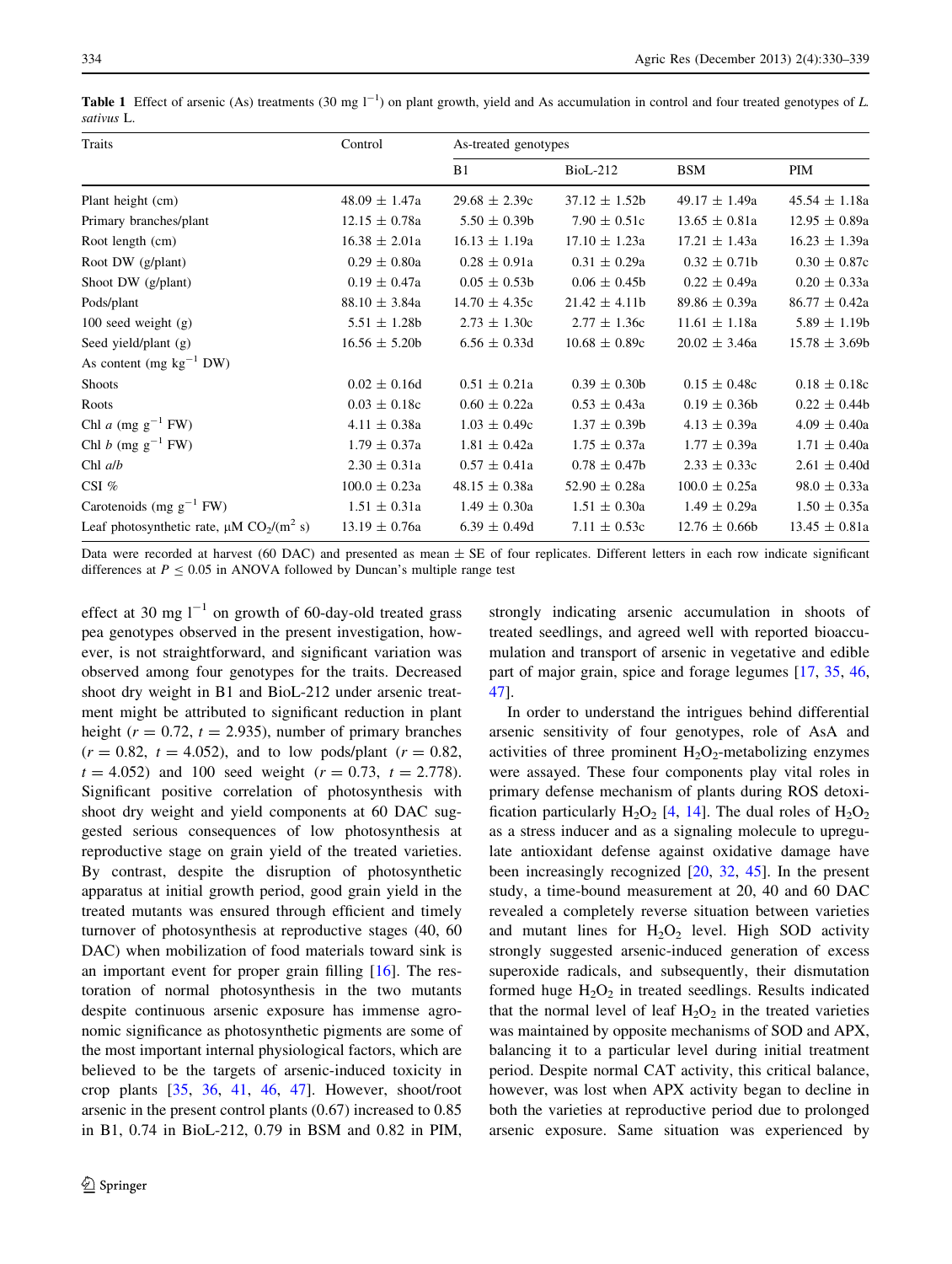<span id="page-5-0"></span>Fig. 1 Changes in a chlorophyll *a* content, **b** chlorophyll stability index (CSI %), c photosynthetic rate, **d** accumulation of  $H_2O_2$ , e malondialdehyde content and f electrolyte leakage % in leaves of variety B1 and BioL-212 and BSM—bold-seeded mutant and PIM—pod indehiscent mutant of grass pea at 20, 40 and 60 days after commencement (DAC) of arsenic treatment (0) with sodium arsenate at 30 mg  $1^{-1}$ . Data presented here are mean ± SE of four replicates. Means with different small letters are significantly different at  $P \le 0.05$  by ANOVA followed by Duncan's multiple range test



arsenic-treated mutant lines but only at 20 DAC. Increasing SOD activity continuously generated  $H_2O_2$ , which could not be counterbalanced by abrupt decrease in APX and CAT. Declining level of APX might be due to nearly twofold decrease in AsA level and its redox state in B1 and BioL-212. Besides serving as co-factor of APX, AsA itself can detoxify ROS through non-enzymatic mechanism [[38,](#page-9-0) [44](#page-9-0)] and its availability and redox state plays key roles in signaling network through controlled metabolism of  $H_2O_2$ during metal stress  $[6]$  $[6]$ . H<sub>2</sub>O<sub>2</sub> has a longer half-life than superoxides [\[4](#page-8-0), [14,](#page-8-0) [20](#page-8-0)], and therefore, its initial surge in leaves of arsenic-treated mutants indicated early ''oxidative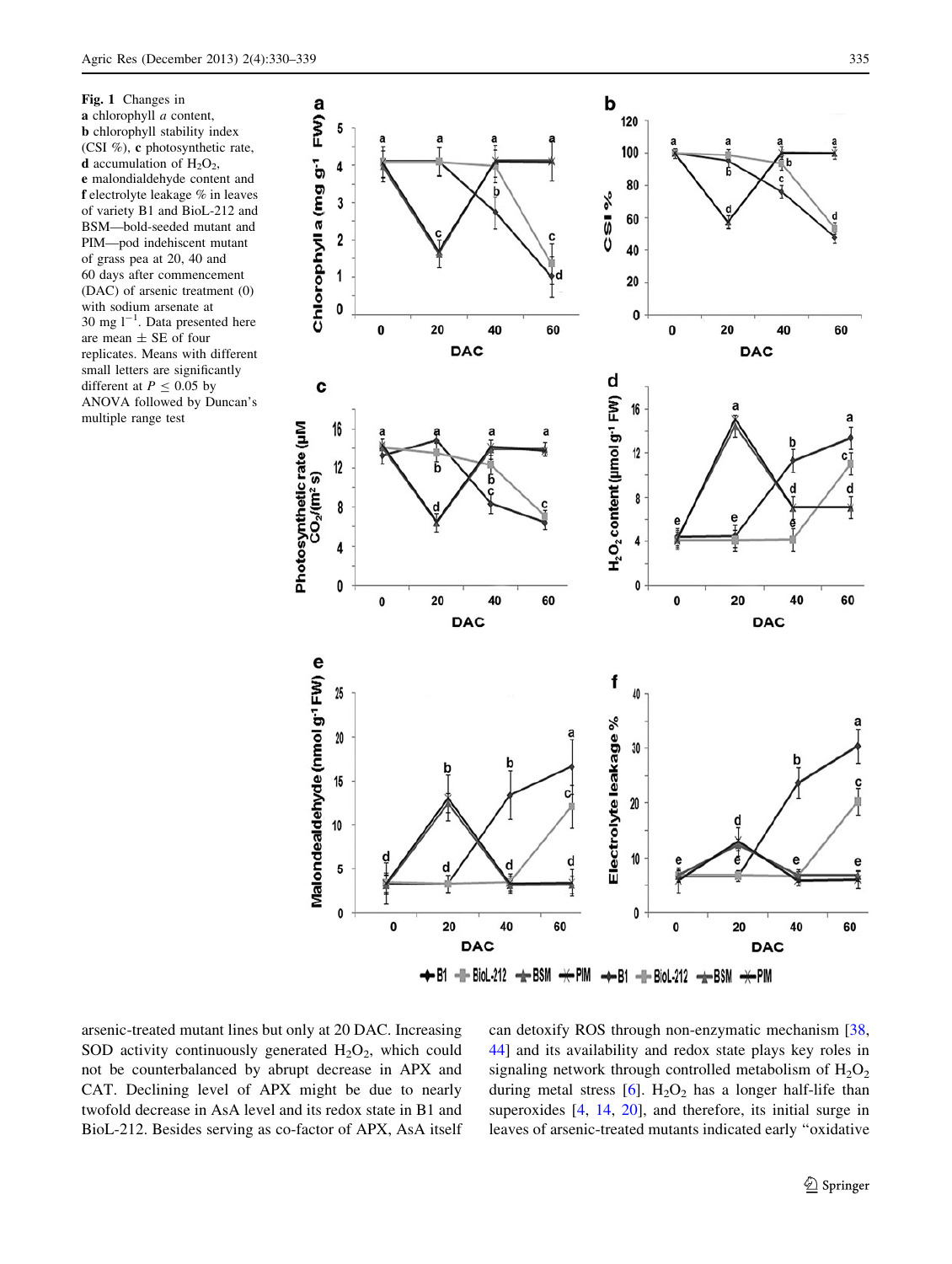<span id="page-6-0"></span>**Table 2** Effect of arsenic (As) treatments (30 mg  $1^{-1}$ ) on reduced (AsA), redox state of ascorbate and activities of superoxide dismutase (SOD, U min-<sup>1</sup> mg-<sup>1</sup> protein), ascorbate peroxidase (APX, nmol AsA oxidized min<sup>-1</sup> mg<sup>-1</sup> protein) and catalases (CAT, nmol  $H_2O_2$ 

degraded  $\text{min}^{-1} \text{ mg}^{-1}$  protein) in leaves of control and four treated genotypes at control (0) and 20, 40 and 60 days after commencement of treatment (DAC) of L. sativus L.

| Parameters                   | <b>DAC</b>     | B1                   | <b>BioL-212</b>      | <b>BSM</b>           | PIM                   |
|------------------------------|----------------|----------------------|----------------------|----------------------|-----------------------|
| AsA ( $\mu$ mol $g^{-1}$ FW) | $\mathbf{0}$   | $1.81 \pm 10.4ab'$   | $1.75 \pm 10.6$ bb'  | $1.89 \pm 12.4$ aa'  | $1.69 \pm 11.7$ ba'   |
|                              | 20             | $3.39 \pm 14.8$ aa'  | $2.98 \pm 10.3$ aa'  | $1.18 \pm 17.3$ bb'  | $1.07 \pm 7.8$ bb'    |
|                              | 40             | $1.10 \pm 7.3$ cc'   | $3.12 \pm 13.0$ aa'  | $1.76 \pm 8.8$ ba'   | $1.65 \pm 7.2$ ba'    |
|                              | 60             | $0.91 \pm 7.9$ cd'   | $0.98 \pm 10.0$ cc'  | $1.83 \pm 7.9$ aa'   | $1.71 \pm 8.1$ ba'    |
| AsA redox [AsA/(AsA + DHA)]  | $\mathbf{0}$   | $0.856 \pm 0.09a$ a' | $0.891 \pm 0.09$ aa' | $0.910 \pm 0.08$ aa' | $0.913\,\pm\,0.10$ a' |
|                              | 20             | $0.932 \pm 0.11$ aa' | $0.943 \pm 0.10$ aa' | $0.657 \pm 0.12bb'$  | $0.639 \pm 0.09$ bb'  |
|                              | 40             | $0.542 \pm 0.08$ bb' | $0.951 \pm 0.09$ aa' | $0.868 \pm 0.09$ aa' | $0.890 \pm 0.11$ aa'  |
|                              | 60             | $0.461 \pm 0.09$ bc' | $0.458 \pm 0.11$ bb' | $0.905 \pm 0.09$ aa' | $0.915 \pm 0.12$ aa'  |
| SOD                          | $\overline{0}$ | $111.5 \pm 5.1$ ac'  | $118.9 \pm 4.9$ ac'  | $113.3 \pm 4.7ab'$   | $111.5 \pm 5.5a b'$   |
|                              | 20             | $110.9 \pm 5.8$ cc'  | $169.8 \pm 4.8$ bb'  | $189.7 \pm 5.1$ aa'  | $191.6 \pm 7.7$ aa'   |
|                              | 40             | $148.8 \pm 4.8 b b'$ | $191.8 \pm 10.5$ aa' | $193.6 \pm 9.8$ aa'  | $189.8 \pm 8.5$ aa'   |
|                              | 60             | $205.6 \pm 11.6$ aa' | $190.6 \pm 9.8$ aa'  | $195.1 \pm 6.9$ aa'  | $197.5 \pm 10.2$ aa'  |
| <b>APX</b>                   | $\mathbf{0}$   | $175.8 \pm 7.8$ ba'  | $169.9 \pm 8.1$ bb'  | $180.5 \pm 8.9$ ac'  | $181.7 \pm 10.0$ ac'  |
|                              | 20             | $174.7 \pm 8.6$ ba'  | $337.7 \pm 12.6$ aa' | $60.3 \pm 4.3$ cd'   | $51.73 \pm 4.5$ dd'   |
|                              | 40             | $77.9 \pm 4.9cb'$    | $329.6 \pm 9.3$ ba'  | $450.4 \pm 18.5$ aa' | $458.8 \pm 13.2$ aa'  |
|                              | 60             | $58.7 \pm 6.1$ cc'   | $109.3 \pm 5.5$ bc'  | $324.5 \pm 11.3ab'$  | $327.1 \pm 10.9ab'$   |
| CAT                          | $\overline{0}$ | $39.1 \pm 4.7$ aa'   | $40.1 \pm 6.7$ aa'   | $37.7 \pm 5.1ab'$    | $39.8 \pm 5.6ab'$     |
|                              | 20             | $40.5 \pm 3.8$ aa'   | $38.8 \pm 6.4$ aa'   | $21.6 \pm 4.9$ bc'   | $19.9 \pm 5.7$ bc'    |
|                              | 40             | $40.1 \pm 4.1$ ba'   | $40.3 \pm 4.7$ ba'   | $51.5 \pm 5.3$ aa'   | 53.7 $\pm$ 6.0aa'     |
|                              | 60             | $36.7 \pm 5.0$ ba'   | $18.9 \pm 5.1$ cb'   | $58.6 \pm 6.1$ aa'   | $57.7 \pm 5.9$ aa'    |
|                              |                |                      |                      |                      |                       |

Data were presented as mean  $\pm$  SE of four replicates. Different small letters in each row indicate significant differences among genotypes, and letters with prime in each column indicate significant differences among treatments (for a particular trait) at  $P \le 0.05$  by ANOVA followed by Duncan's multiple range test

burst'' in the photosynthetic organs, which might trigger enhanced defense response against excess ROS at the later stages of growth. Rise in APX activity powered by high AsA redox and increasing CAT level at 40 DAC and at 60 DAC was the strong evidence of this enhanced response. This might be instrumental to maintain  $H_2O_2$  in mutants at a particular level, which is still significantly higher than control but was considerably lower than that of both varieties and was not toxic to normal reproductive growth of treated mutants, as was also observed in cadmium-treated lentil seedlings [[45](#page-9-0)] and during arsenic-induced induction of Fusarium wilting in grass pea genotypes [[48\]](#page-9-0). Certainly, the status of cellular  $H_2O_2$  informed the plant cell about the severity of the oxidative stress and hence the appropriate level of antioxidant enzyme activities through induction [\[20](#page-8-0), [32,](#page-9-0) [48\]](#page-9-0). Present results indicate criticality of  $H_2O_2$ level in stress perception, which was regulated/adjusted by tolerant genotypes in favor of their growth and yield performances during prolonged exposure to arsenic. This was strongly suggested by the absence of oxidative stress symptom (normal MDA and EL%) in shoots of both BSM and PIM lines despite the high  $H_2O_2$  content at 60 DAC. Huge enhancement in MDA content and EL% along with

extremely high  $H_2O_2$  content in leaves of both the varieties at this stage resulted in onset of arsenic-induced oxidative stress, which jeopardized growth and yield potential of both varieties, similar to reports in different other crop plants under arsenic exposure [[12,](#page-8-0) [15,](#page-8-0) [17](#page-8-0), [18](#page-8-0), [34–37,](#page-9-0) [46,](#page-9-0) [47](#page-9-0)].

Changes in antioxidant enzyme activities coincided with a variable increase or decrease in their individual isoform expressions. The intensity of enzyme bands color can reflect relative quantity of the isozyme activity. Analysis of isoform and inhibitor studies revealed that the significant enhancement in SOD activity was mainly due to appearance of Mn-SOD I isoform in B1 and BioL-212, Mn-SOD I and II isoforms in BSM and Mn-SOD I, and one Fe-SOD isoforms in PIM line. The supply of arsenic reportedly enhanced the activity of Cu/Zn-SOD II in Trifolium pratense, although no new isoforms was detected [[28\]](#page-9-0). In Arabidopsis, transcripts for genes encoding a chloroplastic and a cytosolic Cu/Zn-SOD were induced by As (V) exposure, while transcripts for a Fe-SOD were downregulated [[1\]](#page-8-0). Origin of three novel isoforms in the present study indicated the involvement of SOD expressions in different cellular compartments to combat the elevated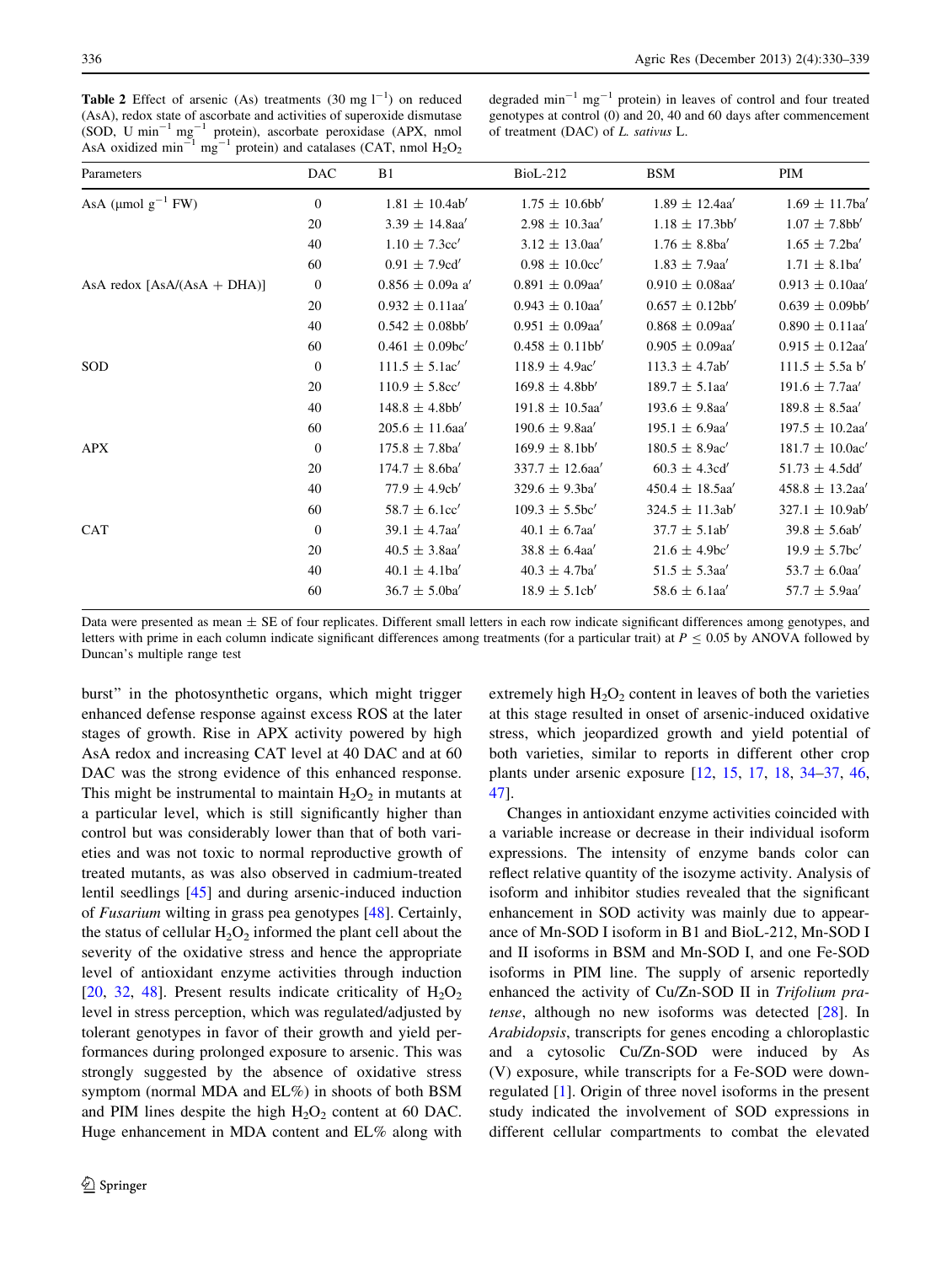<span id="page-7-0"></span>

 $H<sub>2</sub>O<sub>2</sub>$ KCN H<sub>2</sub>O<sub>2</sub> KCN H<sub>2</sub>O<sub>2</sub> KCN H<sub>2</sub>O<sub>2</sub> **KCN** 

Fig. 2 a Activity gel of superoxide dismutase (SOD) in native PAGE on 10 % acrylamide gels of leaf extracts of four grass pea genotypes at 60 days after commencement of arsenic (sodium arsenate 30 mg As  $1^{-1}$ ) treatment; lane 1 variety B1, lane 2 variety BioL-212, lane 3 bold-seeded mutant, lane 4 pod indehiscent mutant and lane 5 control plants, and **b** inhibitor studies with  $H_2O_2$  and KCN and visualization of SOD isoforms in native PAGE of leaf extracts of grass pea (L. sativus L.) variety B1 (lanes 1 and 2), variety BioL-212 (lanes 3 and 4), bold-seeded mutant (lanes 5 and 6) and pod indehiscent mutant (lanes 7 and 8) at 60 days after commencement of treatment. The control plants containing only Cu/Zn-SOD I and II showed no bands in inhibitor study, and thus not presented

generation of superoxide radicals due to arsenic exposure and suggested that grass pea lines are quite able to protect their important organelles, such as mitochondria and peroxisomes, against the detrimental effects of ROS. Interestingly enough, a recent study demonstrated that arsenic exposure significantly upregulated Cu/Zn-SODs, Fe-SODs and Mn-SODs activities in Phaseolus vulgaris genotype VL-63 but strictly regulated SOD activity in its two arsenic-tolerant SOD-deficient mutant lines by upregulating Cu/Zn-SODs expression on the one hand and downregulating Mn-SOD and Fe-SOD on the other hand [\[49](#page-9-0)]. For APX, the changes in activity were mainly due to enhanced/reduced expression of APX 1, APX 2 and APX 3 isozymes. The visualization of APX 4 as a unique isoform in BSM and PIM lines indicated intrinsic modulation of major  $H_2O_2$ -scavenging enzyme in the photosynthetic



Fig. 3 Effects of As treatments (sodium arsenate, 30 mg As  $1^{-1}$ ) on isozymes banding of a APX activity in native PAGE on 4 % acrylamide gels of leaf extracts of grass pea genotypes at 60 days after commencement of treatment; lane 1 control plant, lane 2 variety B1, lanes 3 and 4 variety BioL-212, lanes 5 and 6 bold-seeded mutant and lanes 7 and 8 pod indehiscent mutant, and b CAT activity in native PAGE on 6 % acrylamide gels of leaf extracts of grass pea genotypes at 60 days after commencement of treatment; lane 1 control plants, lane 2 variety B1, lanes 3 and 4 variety BioL-212, lanes 5 and 6 bold-seeded mutant, and lanes 7 and 8 pod indehiscent mutant

organ of the mutant plants. Upregulation of SODs and APX isoforms was also reported in rice seedlings, which was more pronounced in As (III) treatment compared to As (V) [\[37](#page-9-0)]. By contrast, transgenic tall fescue plants expressing the Cu/Zn-SOD and APX genes in chloroplasts exhibited downregulation of enzyme isoforms upon submission to arsenic treatment [[23\]](#page-8-0). In wheat seedlings, arsenic induced the expression of CAT isozymes but inhibited the expression of SOD and APX isozymes at concentrations lower than 1 mg  $kg^{-1}$ , while opposite result was obtained at high concentrations [\[24](#page-8-0)]. In the present study, increasing staining intensity confirmed the enhanced level of CAT expression in the treated mutants, while decreasing activity was manifested by declining band intensity in BioL-212 after prolonged arsenic exposure. Obviously, increased isozyme activity and/or appearance of novel isoforms in APX and CAT conferred both the mutants' appreciable capability of  $H_2O_2$  scavenging to counterbalance enhanced SOD-generated  $H_2O_2$  production during arsenic treatment. The variations in the isozyme pattern and their correspondence to total assayed activity suggested that the three  $H_2O_2$ -metabolizing enzymes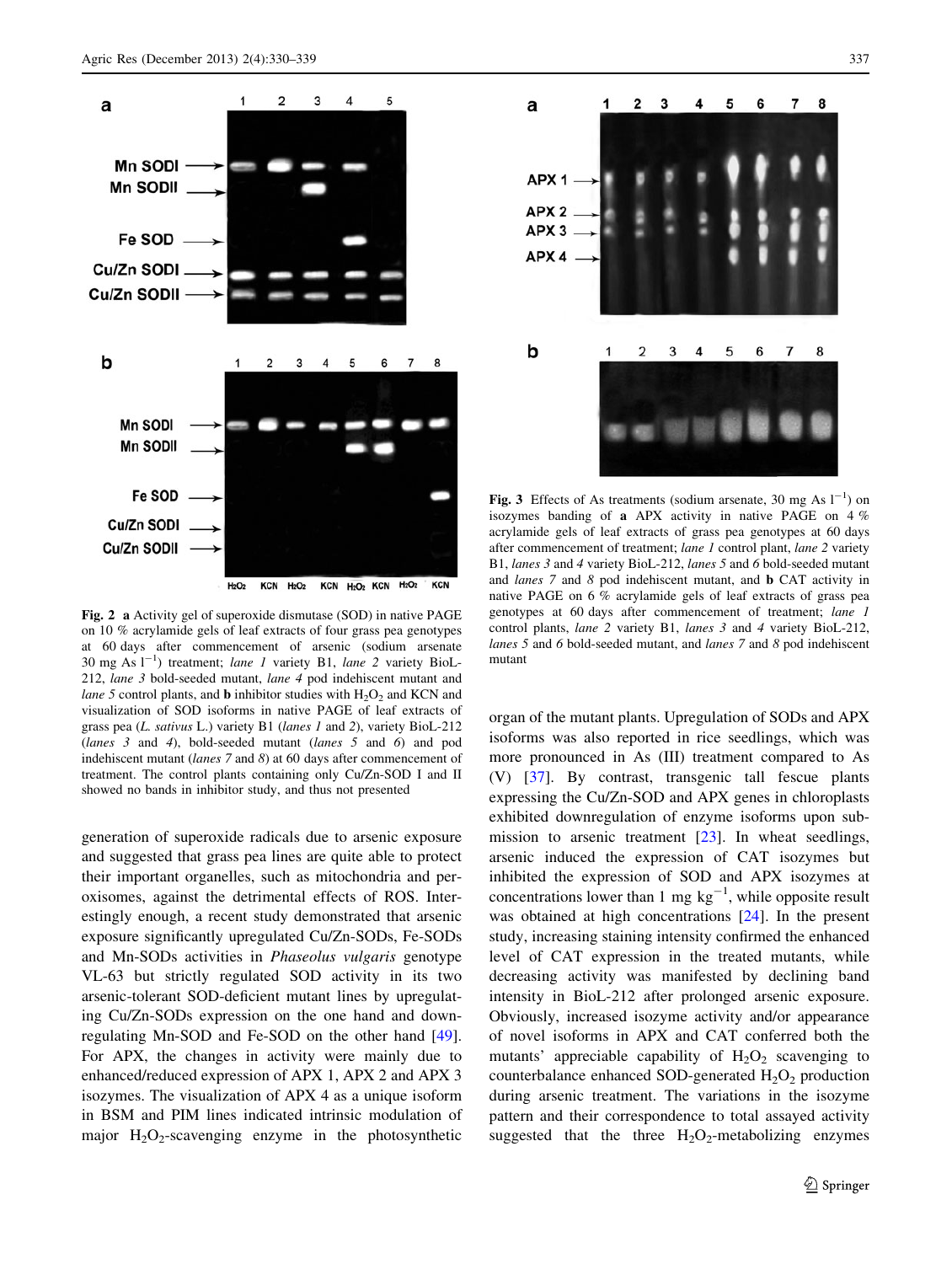<span id="page-8-0"></span>responded strongly to arsenic-induced oxidative stress in grass pea genotypes.

### Conclusion

Results revealed significant genotypic differences in response to 30 mg As  $1^{-1}$  treatment and even differences between growth stages. Arsenic treatment inhibited growth and yield potential of variety B1 and BioL-212, while no such effect was observed in BSM and PIM lines. Present results also revealed the importance of reproductive stage in maintaining normal growth, photosynthesis and seed yield during prolonged arsenic exposure by mitigating oxidative damage through the modulation of  $H_2O_2$ metabolism in fine tune. Isozyme analysis revealed origin of unique isoforms of SOD and APX in response to arsenic treatment and increase in activity of existing isoforms of SOD, APX and CAT, conferring enhanced activity.

Acknowledgments Financial assistance in the form of research project (Grant No. PSW-047/11-12 ERO) by University Grants Commission, Calcutta, India, is gratefully acknowledged.

Conflict of interest None.

## References

- 1. Abercrombie JM, Halfhill MD, Ranjan P, Rao MR, Saxton AM, Yuan JS, Stewart CN Jr (2008) Transcriptional responses of Arabidopsis thaliana plants to As (V) stress. BMC Plant Biol 8:87
- 2. Ahmed FRS, Killham K, Alexander I (2006) Influences of arbuscular mycorrhizal fungus Glomus mosseae on growth and nutrition of lentil irrigated with arsenic contaminated water. Plant Soil 283:33–41
- 3. Alscher RG, Erturk N, Heath LS (2002) Role of superoxide dismutases (SODs) in controlling oxidative stress in plants. J Exp Bot 53:1331–1341
- 4. Asada K (2006) Production and scavenging of reactive oxygen species in chloroplasts and their functions. Plant Physiol 141:391–396
- 5. Beyer WF, Fridovich I (1987) Assaying for superoxide dismutase activity: some large consequences of minor changes in condition. Anal Biochem 161:559–566
- 6. Bielen A, Remans T, Vangronsveld J, Cuypers A (2013) The influence of metal stress on the availability and redox state of ascorbate, and possible interference with its cellular functions. Int J Mol Sci 14:6383–6413
- 7. Bienert GP, Thorsen M, Schüssler MD, Nilsson HR, Wagner A, Tamás MJ, Jahn TP (2008) A subgroup of plant aquaporins facilitate the bidirectional diffusion of  $As(OH)_3$  and  $Sb(OH)_3$ across membranes. BMC Biol 6:26
- 8. Bradford MM (1976) A rapid and sensitive method for the quantitation of microgram quantities of protein utilizing the principle of protein-dye binding. Anal Biochem 72:248–254
- 9. Chance B, Maehly AC (1955) Assay of catalases and peroxidases. Methods Enzymol 2:764–817
- 10. Chakrabarty D, Trivedi PK, Misra P, Tiwari M, Shri M, Shukla D, Kumar S, Rai A, Pandey A, Nigam D, Tripathi RD, Tuli R (2009) Comparative transcriptome analysis of arsenate and arsenite stresses in rice seedlings. Chemosphere 74:688–702
- 11. Coombs J, Hall DO, Long SP, Scurlock JMO (1985) Techniques in bioproductivity and photosynthesis. Pergamon Press, Oxford
- 12. Duquesnoy I, Champeau GM, Evray G, Ledoigt G, Piquet-Pissaloux A (2010) Enzymatic adaptations to arsenic-induced oxidative stress in Zea mays and genotoxic effect of arsenic in root tips of Vicia faba and Zea mays. CR Biol 333:814–824
- 13. Dwivedi S, Tripathi RD, Tripathi P, Kumar A, Dave R, Mishra S, Singh R, Sharma D, Rai UN, Chakrabarty D, Trivedi PK, Adhikari B, Bag MK, Dhankher OP, Tuli R (2010) Arsenate exposure affects amino acids, mineral nutrient status and antioxidants in rice (Oryza sativa L.) genotypes. Environ Sci Technol 44: 9542–9549
- 14. Foyer CH, Noctor G (2003) Redox sensing and signalling associated with reactive oxygen in chloroplasts, peroxisomes and mitochondria. Physiol Plant 119:355–364
- 15. Gunes A, Pilbeam D, Inal A (2009) Effect of arsenic-phosphorus interaction on arsenic-induced oxidative stress in chickpea plants. Plant Soil 314:211–220
- 16. Gulmezoglu N, Kayan N (2011) Dry matter and nitrogen accumulation during vegetative and grain filling of lentil (Lens culinaris Medic.) as affected by nitrogen rates. Not Bot Horti Agrobot 39:196–202
- 17. Gupta DK, Tripathi RD, Mishra S, Srivastava S, Dwivedi S, Rai UN, Yang XE, Huanj H, Inouhe M (2008) Arsenic accumulation in root and shoot vis-a-vis its effects on growth and level of phytochelatins in seedlings of Cicer arietinum L. J Environ Biol 29:281–286
- 18. Hasanuzzaman M, Fujita M (2013) Exogenous sodium nitroprusside alleviates arsenic-induced oxidative stress in wheat (Triticum aestivum L.) seedlings by enhancing antioxidant defense and glyoxalase system. Ecotoxicology 22:584–596
- 19. Hodges DM, Delong JM, Forney CF, Prange RK (1999) Improving the thiobarbituric acid-reactive substances assay for estimating lipid peroxidation in plant tissues containing anthocyanin and other interfering compounds. Planta 207:604–611
- 20. Hung S-H, Yu C-W, Lin C-H (2005) Hydrogen peroxide functions as a stress signal in plants. Bot Bull Acad Sin 46:1–10
- 21. Indriolo E, Na G, Ellis D, Salt DE, Banksb JA (2010) A vacuolar arsenite transporter necessary for arsenic tolerance in the arsenic hyperaccumulating fern Pteris vittata is missing in flowering plants. Plant Cell 22:2045–2057
- 22. Law MY, Charles SA, Halliwell B (1983) Glutathione and ascorbic acid in spinach (Spinacia oleracea) chloroplast. The effect of hydrogen peroxide and paraquat. Biochem J 10:899–903
- 23. Lee SH, Ahsan N, Lee KW, Kim DH, Lee DG, Kwak SS, Kwon SY, Kim TH, Lee BH (2007) Simultaneous overexpression of both CuZn superoxide dismutase and ascorbate peroxidase in transgenic tall fescue plants confers increased tolerance to a wide range of abiotic stresses. J Plant Physiol 164:1626–1638
- 24. Li CX, Feng SL, Shao Y, Jiang LN, Lu XY, Hou XL (2007) Effects of arsenic on seed germination and physiological activities of wheat seedlings. J Environ Sci (China) 19:725–732
- 25. Lichtenthaler HK (1987) Chlorophylls and carotenoids: pigments of photosynthetic biomembranes. Methods Enzymol 148: 350–382
- 26. Liu X, Zhang S, Shan X, Zhu YG (2005) Toxicity of arsenate and arsenite on germination seedling growth and amylolytic activity of wheat. Chemosphere 61:293–301
- 27. Ma JF, Yamaji N, Mitani N, Xu X-Y, Su Y-H, McGrath SP, Zhao F-J (2008) Transporters of arsenite in rice and their role in arsenic accumulation in rice grain. Proc Natl Acad Sci USA 105:9931–9935